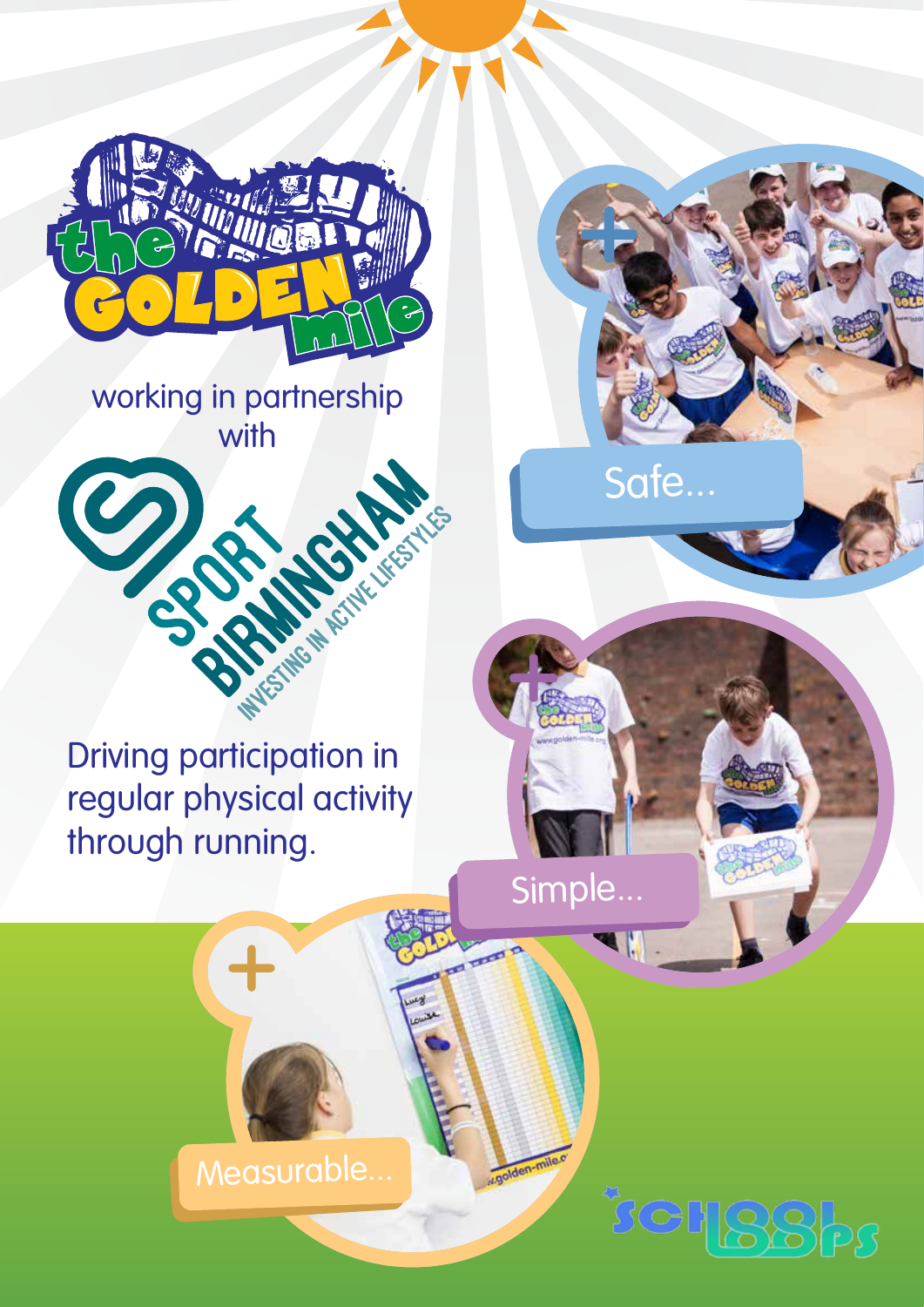Running offers an easy to implement programme of regular physical activity that creates good habits in our children week and reinforces the message from the government departments that children should engage in regular daily physical activity.

That's why the creation of a school based running community is a logical AND simple ALL YEAR ROUND solution for every school in the city.

Sport Birmingham, Run Birmingham and Golden Mile are bringing their ideas, resources and expertise together for your school to benefit.

The work allows for every pupil to enjoy being physically active, within the constraints of other pressures of curriculum time work.

There are numerous health benefits for Children supported by running. These include reduced body fat and the promotion of healthy weight, enhanced bone and cardio-metabolic health, and it has been proven to enhance concentration levels and psychological well-being amongst young people when in the classroom.

- All children should engage in moderate to vigorous intensity physical activity for at least 60 minutes and up to several hours every day.
- Vigorous intensity activities, including those that strengthen muscle and bone, should be incorporated at least three days a week.
- All children should minimise the amount of time spent being sedentary (sitting) for extended periods.
- By the time children start school, however, they are developed and mentally ready to benefit from more intensive activity, over shorter periods, so a daily minimum of 60 minutes of moderate intensity activity is recommended.



The combination of resources will offer advice and guidance to staff as well as bringing the friends of your school into this by offering a running community amongst parents, staff and support teams – can motivate and be motivated by the increased activity levels of the children.

#### **Remember that government guidance now states that:**

- Wall Charts
- Parent Letters
- A Teacher Set Up Guide
- A Class Register
- Lesson Plans

**School Loop** will create a fixed start and finish point linked with white arrow lines that utilise the school site to create a running route for regular safe use by every child, every day. **Run Birmingham** will be supporting these messages by working with staff and parents to offer access to regular running opportunities in the area local to each school. RB can train Leaders (LiRF) and support initial programmes to get everyone running.

> **Sport Birmingham** is further driving the adult running message with its Workplace Challenge designed to encourage businesses to encourage their staff to run, be healthy and where families are involved – create an effective and long term passion for physical activity.



## Creating a running community

The running programme should be coordinated by a designated member of staff who will have access to RB and Golden Mile support to engage and motivate kids, staff and support staff/ parents.

The Golden Mile provides clear guidance and simple record keeping systems to track the running programme in every school:

- Baseline protocol to initiate the programme and help set goals for every child
- Access to a managed online portal
- Measurable data for every child in the school
- Reward structure for personal achievement
- Great support resources updated regularly
- Regular communication to keep schools updated
- Access to the Golden Mile support team

Resources will be produced and updated regularly. The Golden Mile provides:

The Golden Mile & School Loop are supported by cross curricular lesson ideas that can be incorporated with classroom based activities. These are in turn re-enforced by the Endurance Running initiative from British Athletics which can enhance the programme and offers performance and progress based rewards.



## Key Partners

The key partners to this work would like to explain how they intend to work together and how your school can utilise each element to maixmise impact and long term health:

#### Run Birmingham:



**SCHBBbs** 

The City wide project aimed at getting people moving: Novice, Intermediate and current runners being encouraged to run, run together, run more, run better or indeed help others to run!

#### The Golden Mile:

Physical and virtual resource and school support that can help teachers help children to use their School Loop to instigate a running habit that encourages a lifelong love for physical activity.

#### School Loops:

A simple idea – the laying of a marked route on every school site. Offering a measured loop that can be used every day by every child.

Support through physical resources to encourage "endurance running" for fitness (EA awards docs) and Staff/Parent Training.

#### Sport Birmingham:

The CSP for the City with a remit to get kids active, working in partnership with Education and the surrounding community: Schools, Teachers, Clubs & Coaches.

> working in partnership with